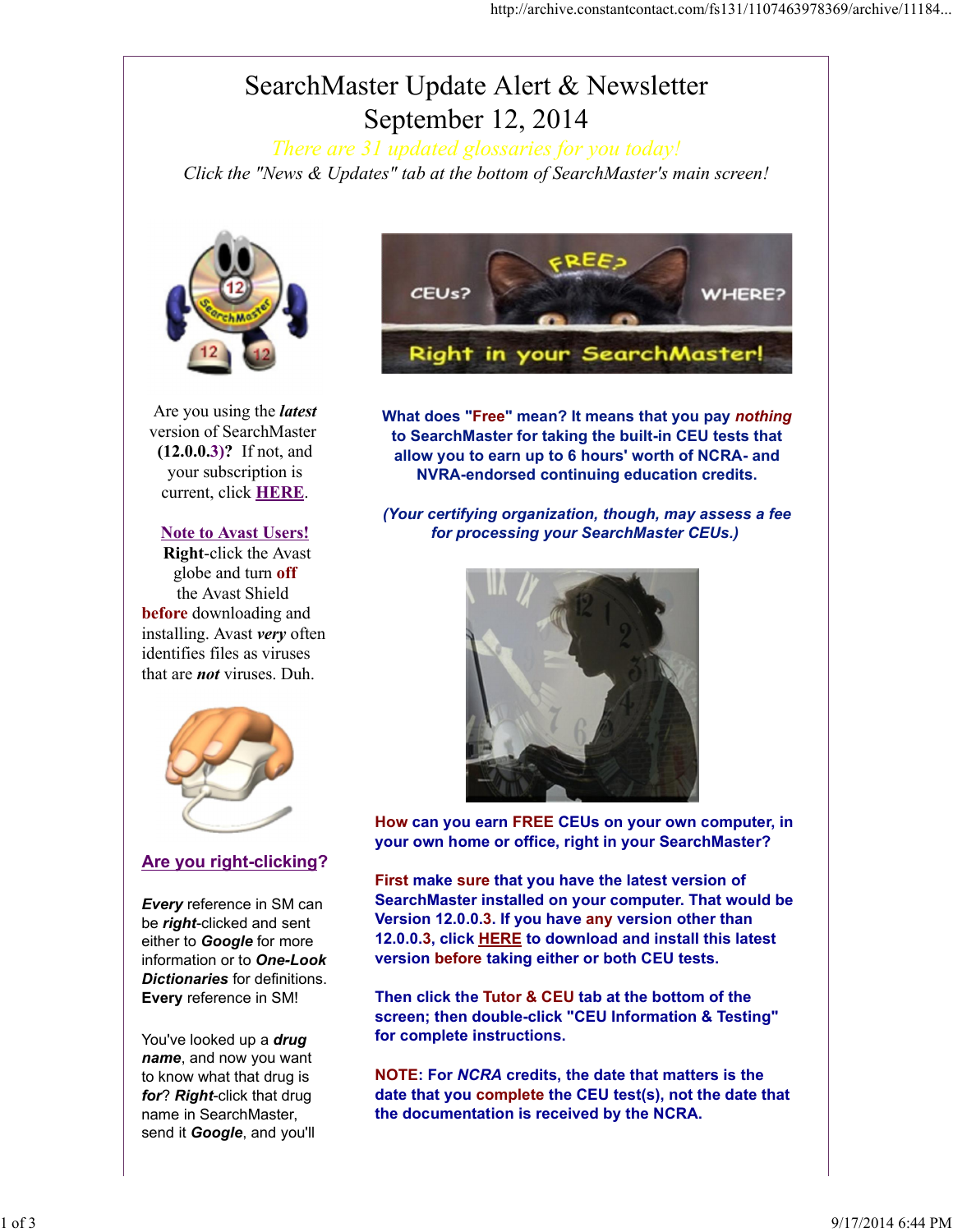know what that drug is used for!

You've looked up an *attorney* or a *doctor's* name, and you want more information than just the spelling -- like an address, a firm affiliation, or a phone number? *Right*-click the name and send it straight to Google for that info!

You've looked up a word like "*anthropomorphize*," and now you want to know what that word *means*? Right-click it, send it to the *One-Look Dicrtionaries. One-Look* will search over a *thousand* dictionaries at the same time for the definition. It's like having an entire library of dictionaries built right into SearchMaster!

Too Shy to Ask?

You've been trying to do something in your SM. You've watched the tutor movies, but for whatever reason, you're just flat-out, big-time stumped. Don't be too shy to call me for the assistance you need. I'm here, I'm ready to help, the call is free, and my phone number is displayed at the top of SM's main screen.

Like us on Facebook **Fi** 

Need More Than 6 Hours' Worth of CE Credits?

\_\_\_\_\_\_\_\_\_\_\_\_\_\_\_\_\_\_\_\_\_\_\_\_\_\_\_\_\_\_\_\_\_\_\_\_\_\_\_\_\_\_\_\_\_\_

We've got you covered with three one-hour online CEU webinars (for which there is a small fee). Click HERE for complete details, instructions, and pricing.

\_\_\_\_\_\_\_\_\_\_\_\_\_\_\_\_\_\_\_\_\_\_\_\_\_\_\_\_\_\_\_\_\_\_\_\_\_

Don't need CEUs, but you'd still like to become a SearchMaster Power User?



**Free non-CEU Online Basic Webinar HERE** Free non-CEU Online Intermediate Webinar HERE Free non-CEU Advanced Webinar HERE

\_\_\_\_\_\_\_\_\_\_\_\_\_\_\_\_\_\_\_\_\_\_\_\_\_\_\_\_\_\_\_



# Facebook Groups I've Set Up for You!

Court Reporting Professionals Group HERE *(Focus is on punctuation of transcripts)*

SearchMaster Group HERE *(Focus is on SearchMaster, of course.)*

Windows 7 & 8 Group HERE

*(Focus is on all things Windows 7 & 8) \_\_\_\_\_\_\_\_\_\_\_\_\_\_\_\_\_\_\_\_\_\_\_\_\_\_\_\_\_\_\_\_*

### Keep 'em Coming, Friends!

Your contributions to SM's glossaries are very, *very* much appreciated, friends; so if you had to go to some *other* source to find what you *didn't* find in SearchMaster, please send me that reference so I can add it to the next update! Either to click the little white tech support envelope in the extreme lower right corner of SearchMaster's main screen or send an